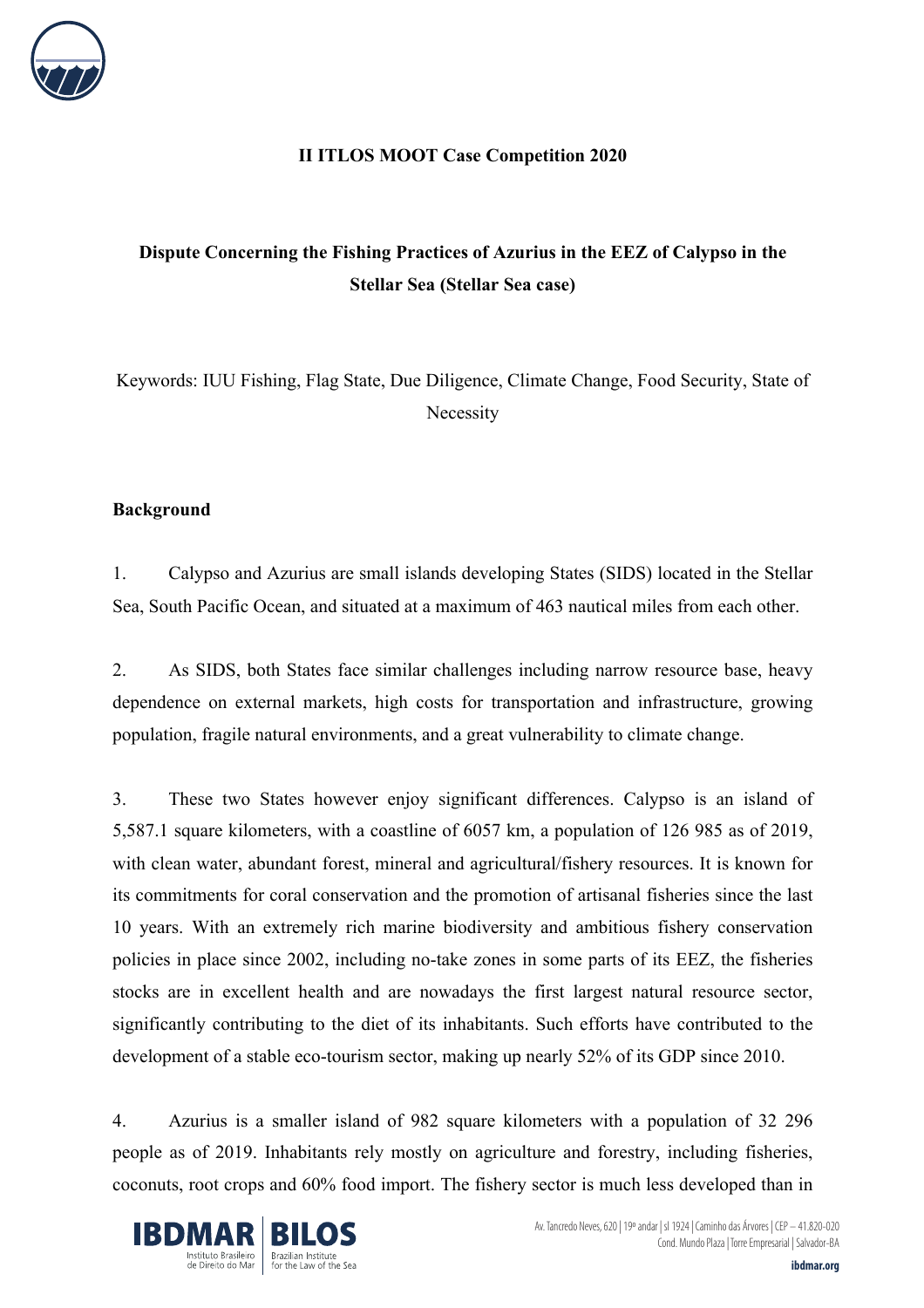

Calypso because of around twenty years of harmful fishery practices since 1980s leading to the overexploitation and collapse of many fishery stocks and damages to various marine habitats. Because of the exceptional coral reef biodiversity, Azurius is of interest to the international community. As a result, the current President, in place since 1998, supported new long-term marine restoration policies to secure the economic, social and environmental development of the country. In 2016, Azurius established two large marine protected areas (MPAs) in its EEZ. These MPAs are supported by massive investments from the European and American pharmaceutical industries (25% of its GDP), willing to ensure the restoration of marine biodiversity for the long-term access and exploitation of Azurius marine genetic resources. These MPAs also aim at supporting the long- term transition of the island from mass tourism to eco-tourism. Tourism is indeed key to the economy of Azurius. In 2015, Azurius had more tourists coming in the country than residents and the tourism sector contributed to 58% of its GDP.

5. Both States have enjoyed excellent relationship since their respective ratification of UNCLOS. On 4 September 1996, Calypso and Azurius signed a *Bilateral Fishing Agreement* setting out the cooperation rules, rights and duties of the other States in their respective of their Exclusive Economic Zones (EEZ). Under this agreement, Calypso and Azurius agreed to set out total allowable catch limits (TACs), every two-year, based on scientific advice delivered by the Pacific Ocean Fishery Advisory Body, a highly respected scientific body in the region and the world.

6. On 19 August 2002, Calypso and Azurius updated the 1996 *Bilateral Fishing Agreement* to strengthen their cooperation framework in the fight against IUU fishing (mainly coming from neighboring islands). On the date of the signing of update of the Agreement, they released a public statement acknowledging their excellent relationship and the complete trust they have in each other in the implementation of this Agreement. Calypso and Azurius also announced a fifteen-year- agreement project "Big Eyes on You" being currently negotiated with the European Union, which is planned to deploy and deliver, free of charge, space technologies using both optical and radar imagery to strengthen the monitoring and surveillance of fishing activities in the EEZ of both countries. Signed on 10 June 2005 by Calypso, Azurius and the European Union, the "Big Eyes on You" agreement sets out specific cooperation mechanisms including the fact that the data will be delivered to Calypso who will then be responsible for its management and sharing with Azurius. On the same day,



Av. Tancredo Neves, 620 | 19º andar | sl 1924 | Caminho das Árvores | CEP – 41.820-020 Cond. Mundo Plaza | Torre Empresarial | Salvador-BA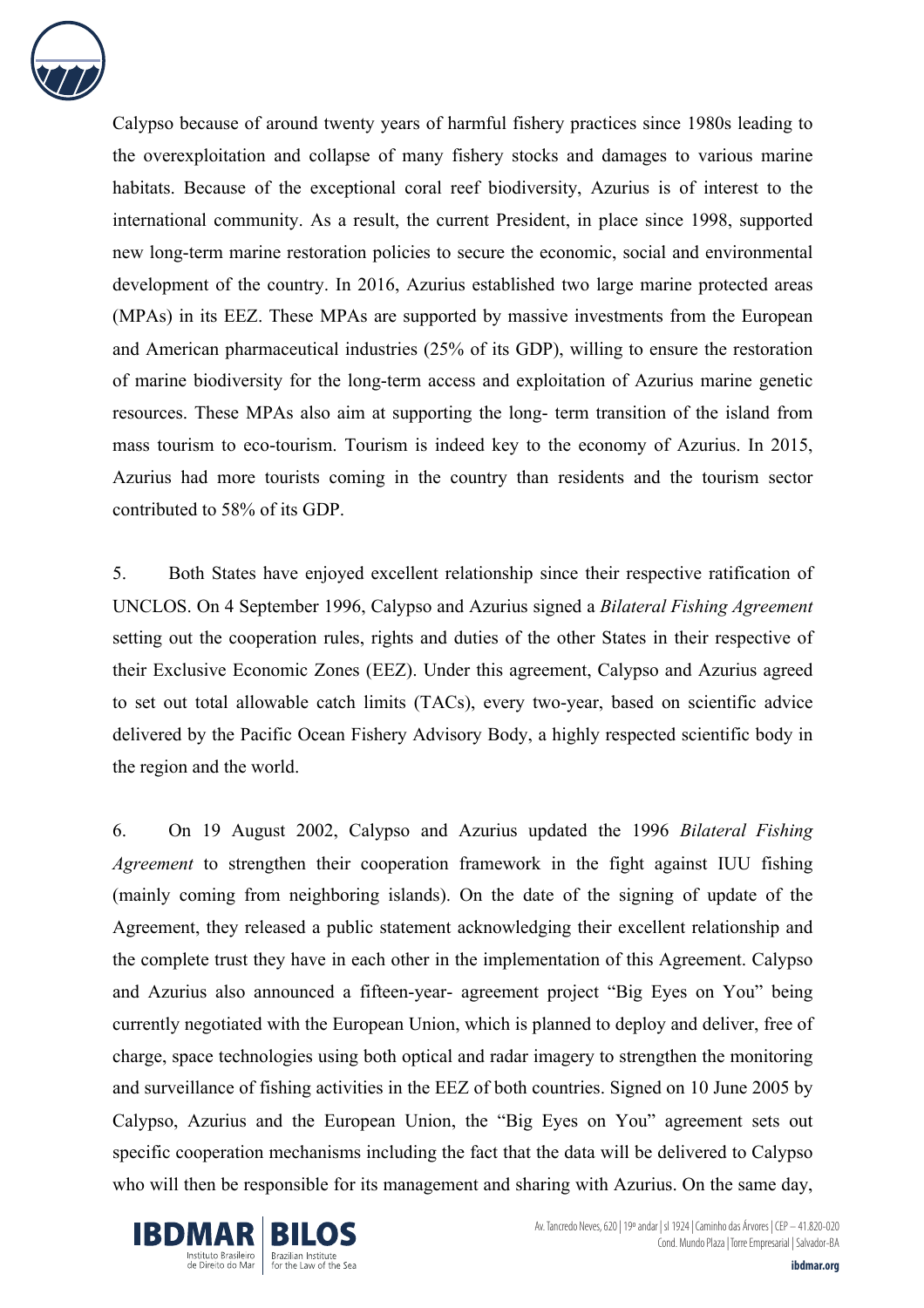

Calypso and Azurius agreed to add an annex to the 1996 *Bilateral Fishing Agreement* with the names of initial contact points in both countries in order to facilitate cooperation and the exchange of information. The following month, both Calypso and Azurius launched an important communication campaign domestically and abroad on the newly adopted measures and their commitments to fight IUU fishing.

7. In March 2016, the outbreak of a very contagious virus "CURIOUS-16" paralyzed international trade and provoked a worldwide health and economic crisis. Calypso and Azurius reacted promptly and both declared on 8 March 2016 the state of health emergency with a complete ban of international travels. The United Nations General Assembly acknowledged on 15 June 2016 the importance of the world health and resulting economic crisis (freeze of international trade) and reminded the principles of the United Nations Charter and the importance of collective measures for the prevention and removal of threats to the peace and the respect of human rights.

8. On 2 July 2016, The President of Azurius made a public declaration stating the catastrophic impact of the economic crisis on the country: the tourism sector completely collapsed and, because the paralysis of international trade, Azurius was not anymore able to import and export food, especially fisheries. Inhabitants will soon be forced to subsistence farming & fishing. The President expressed important worries regarding this prospect. Indeed, since 2012, the Pacific Ocean Advisory Body as well as independent experts, with supporting articles published in *Nature*, have warned many times Azurius about the impact of climate change on its fishery stocks and the potential relocation of most of its main fishery stocks (swordfish, albacore, red snappers and mahi mahis) beyond its EEZ from 2015.

9. While Calypso tourism sector also collapsed, the President of Calypso declared on its side its satisfaction regarding the resilience of its agriculture and the great abundance of its fisheries. On the 5 July 2016, the President of Calypso reassured its inhabitants regarding the spectrum of a food crisis declaring that "*there will be none here*", mentioning that mother Nature has always been generous with Calypso. He also thanked his long-time friend, Azurius, for his long-term cooperation in the fight against IUU Fishing, and the European Union service "Big Eyes on You", which enable to completely eradicate IUU Fishing activities in Calypso's waters since 2013. Thus, although the Coast Guards were not able to conduct "activities as usual" due to health precautionary measures, the President of Calypso



Av. Tancredo Neves, 620 | 19º andar | sl 1924 | Caminho das Árvores | CEP – 41.820-020 Cond. Mundo Plaza | Torre Empresarial | Salvador-BA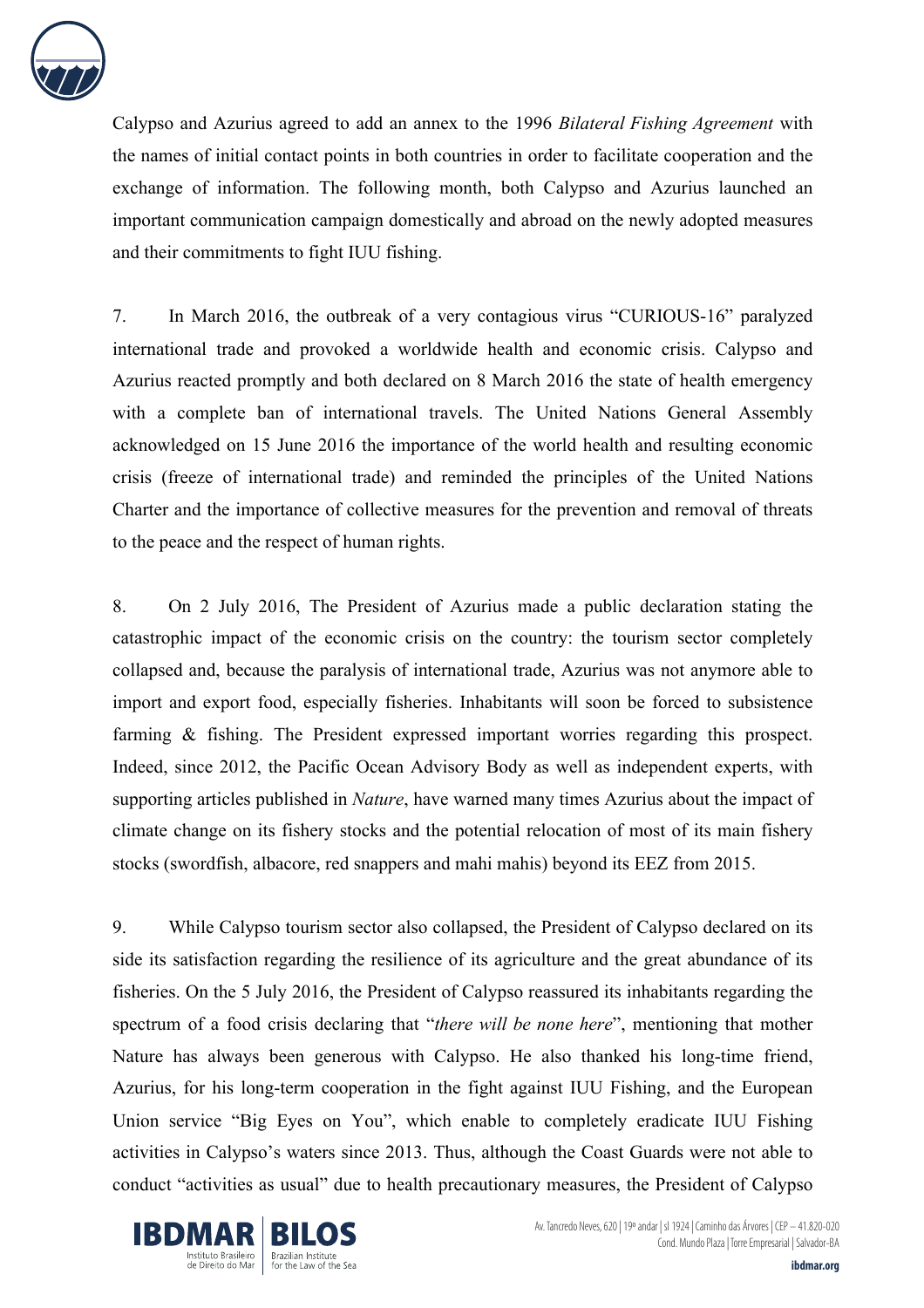

was confident that fishery resources will be well preserved from IUU fishing during this crisis.

10. On 26 November 2016, Azurius released a documentary on the website of the BBC showing to the world the distress of its inhabitants. As mentioned by Robert Kakolau, former tourist guide on the northern beaches, "*We don't have money and now we need to survive with not much food*". Azurius is not the only country hit by a food crisis. Millions of people around the world are facing acute food shortages since the last three months, to the extent that the Food and Agricultural Organization of the United Nations have declared 2016 the year of the "world hunger crisis".

11. On 6 March 2017, Calypso, notified Azurius that the service "Big Eyes on You" have spotted two non-authorized small azurian vessels<sup>1</sup> of 19 meters conducting fishing activities in the Dragon Swing area of the EEZ of Calypso on the 16th and 18th February 2017. Although the 1996 *Bilateral Fishing Agreement* requires a special procedure to be followed, Calypso declared its surprise to spot azurian vessels in the no take zone of its EEZ.<sup>2</sup> 2 As a friend, Azurius stated that it will not apply the procedure of the 1996 *Bilateral Fishing Agreement* and, as a consequence, will not send any warning to Azurius. Calypso however required Azurius to make its best efforts to control its vessels, investigate and apply sanctions. On 10 March 2017, Azurius officially replied to Calypso also stating its surprise, thanking his long-time friend and ensuring that everything will be made to solve the potential issue.

12. On 29 August 2017, Calypso sent again an official notification to Azurius to report, thanks to the service "Big Eyes on You", that two new non-authorized small azurian vessels<sup>3</sup> of 16 meters were spotted, on the 8th, the 10th August and 18th of August 2017, in the Gold Seahorse area of the EEZ of Calypso. In its notification to Azurius, Calypso stated its disappointment to see that Azurius did not come back to Calypso with the results of the investigation for the events occurring in February 2017 and did not seem to have taken any

 $3$  According to Article 86.2 of the Marine Conservation Act (2002).



 

<sup>&</sup>lt;sup>1</sup> According to Article 86.2 of the Marine Conservation Act (2002).

<sup>&</sup>lt;sup>2</sup> Vessels notified on the 16thand 18th February 2017 their entry and exit of the EEZ of Calypso to Azurius. The two azurian vessels were located on the two days 2,2 nautical miles away from the Dragon Swing Area at the time of the notifications to Azurius and had fishing authorizations in full compliance with the 1996 Bilateral Fishing Agreement. These fishing authorizations were matching the locations notified to Azurius.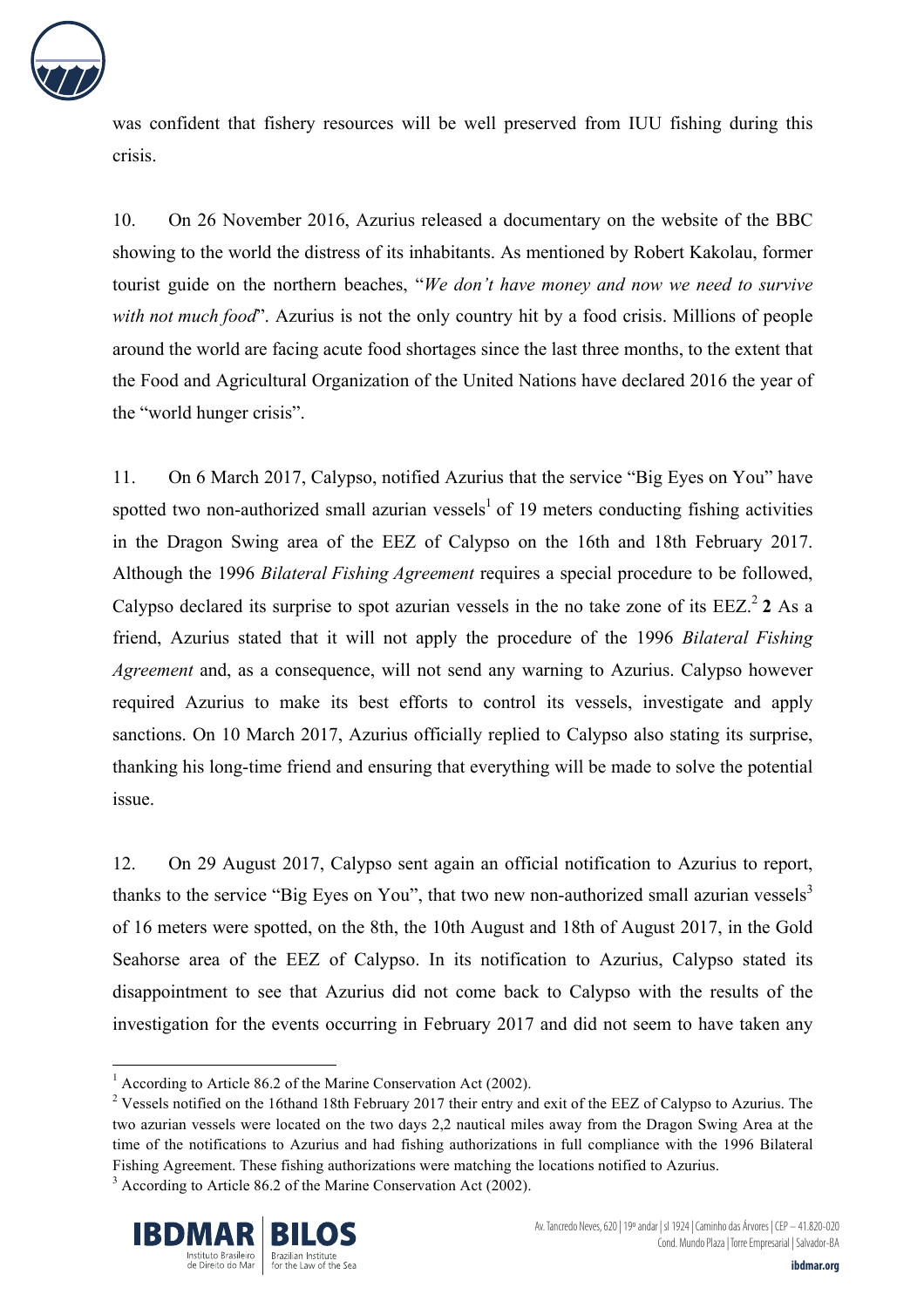

measures concerning the control of vessels flying its flag. Calypso made it clear that these activities were illegal. Indeed, once again, the azurian vessels did not notify the Port State of Calypso their intention to navigate through a special protected area, they did not have any special authorization onboard, they thus had the intention to hide their illegal fishing activities.<sup>4</sup> Calypso therefore required his friend to exercise his Flag State duties and made it clear that this was the last time that Calypso will tolerate such accident without implementing the full procedure of the 1996 *Bilateral Fishing Agreement*.

13. On 2 October 2017, Calypso sent a warning to Azurius reporting that two azurian vessels of 27 meters were arrested on 30th September 2017 by the Calypso Coast Guard while conducting illegal fishing activities in the EEZ of Calypso. At the time of the arrest, the two azurian fishing trawlers had a full fishing hold. They were equipped with operational vessel monitoring systems (VMS) but did not have any fishing logbooks nor any adequate fishing authorizations.<sup>5</sup> The vessels and the crews were arrested and escorted to the Palm Port of Calypso by the Coast Guards where the entire fish hold was seized. The crews and the vessels were released the following day and escorted by the Coast Guards of Calypso up to the outer limits of the EEZ of Azurius. The same day, a fine of 12 006 euros (to be paid within 3 months) was sent to Azurius for illegal fishing activities in the EEZ of Calypso along with a report explaining the details of the arrest  $\&$  location, the size of the fish hold seized (a total of 120 kg of red snappers, spanish mackerels  $\&$  mahi mahis), as well as recommendations to comply with Coastal and Flag State duties under UNCLOS and international law.

14. On 6 November 2017, Calypso sent another warning to Azurius reporting that three new non-authorized vessels<sup>6</sup> of 20 meters were arrested the 3rd of November 2017 by the Calypso Coast Guards for the conduct of illegal fishing activities in the Gold Seahorse area of the EEZ of Calypso.<sup>7</sup> The Calypso Coast Guards seized a total of 74 kg of red snappers,

<sup>7</sup> The Gold Seahorse area is located 54 nautical miles away from the outer limit of the Honikulu marine protected area of Azurius.



 <sup>4</sup> Vessels notified on the 8th, 10th and 18th August 2017 their entry and exit of the EEZ of Calypso to Azurius. The two azurian vessels were located on the two days 1,9 nautical miles away from the Gold Seahorse area at the time of the various VMS notifications to Azurius and had fishing authorizations in full compliance with the 1996 Bilateral Fishing Agreement. These fishing authorizations were matching the locations notified to Azurius.

<sup>&</sup>lt;sup>5</sup> The fish species and location of fishing activities indicated on the fishing authorizations were not matching with the actual species fished and the location of these fishing activities.

 $6$  According to article 86.2 of the Marine Conservation Act (2002).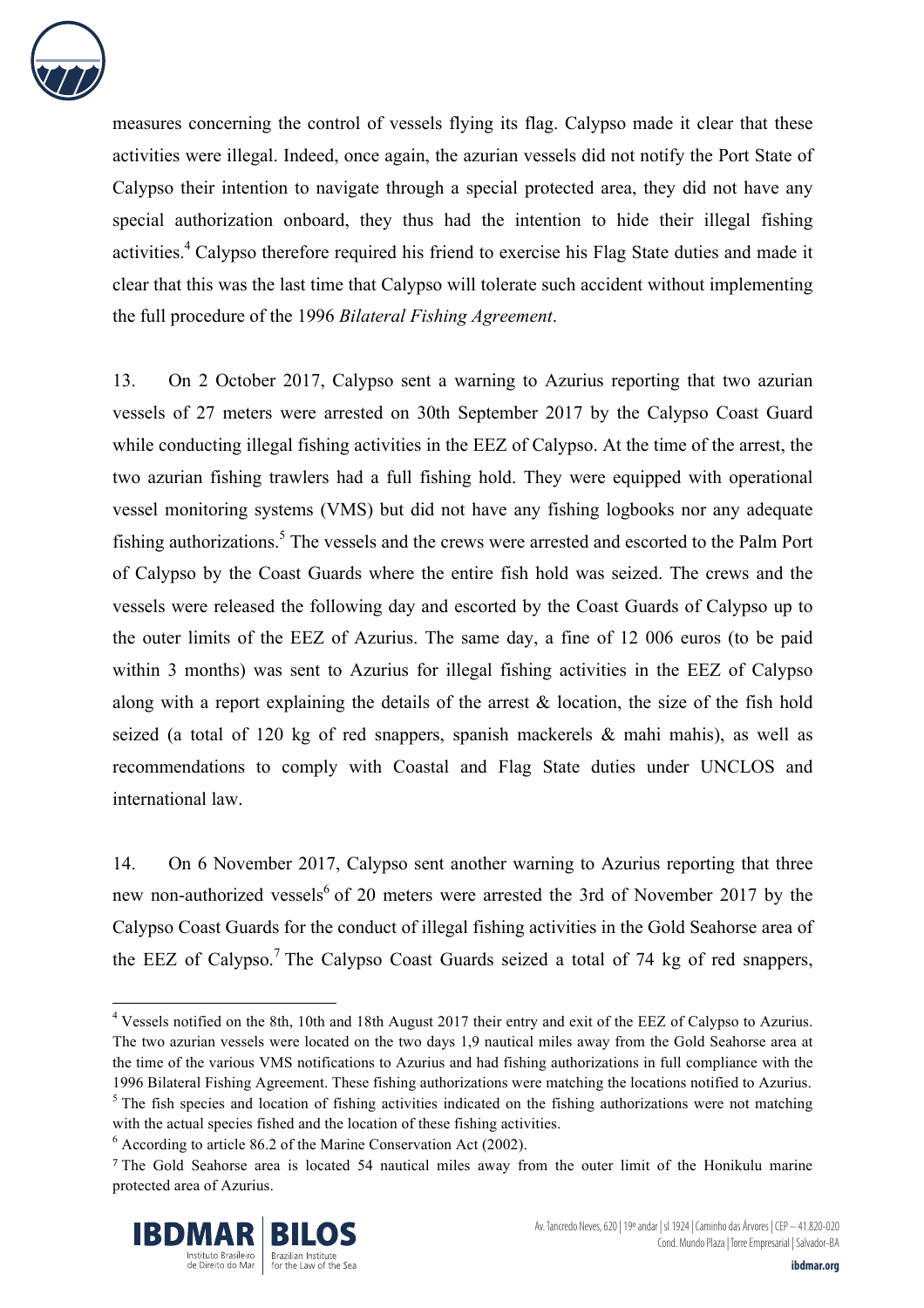

138kg mahi mahis as well as 12 devil rays, very appreciated in the traditional culinary culture of Azurius. The vessels had fishing authorizations mentioning the required elements of the 1996 *Bilateral Fishing Agreement*, but the species targeted and the location of the fishing activities were not matching with the actual species fished and the location of these fishing activities.<sup>8</sup> The vessels and crews were released on the following day of the arrest and were take back to the outer limits of the EEZ of Azurius by the Calypso Coast Guards. A fine of 150 862 euros (to be paid within 3 months) was sent on 6 November 2017 for the conduct of illegal fishing activities, as well as a report mentioning the violations by Azurius of the 1996 *Bilateral Fishing Agreement*, CITES & UNCLOS and customary international law obligations and the urgent need to settle the dispute by peaceful means.

15. On 20 November 2017, Azurius replied to Calypso acknowledging the prompt payment of the first fine of 12 006 euros to ease the growing tensions with its long-time friend. Azurius reassured Calypso that he did not have any knowledge of these potential illegal activities occurring in September 2017. Azurius indeed issued fishing authorizations for the two azurian vessels in full compliance with the 1996 *Bilateral Fishing Agreement* and the related 2016-2017 TACs. It was also notified of their time of entry into the EEZ of Calypso and their location 106 minutes before their arrest, location which was matching the fishing authorizations. Azurius then explained that an investigation has been conducted between the 4th and 13th October 2017. According to the vessel records, the crew members and owner are part of a small coastal community located North of the island facing nowadays important malnutrition issues. Following their arrest for alleged illegal fishing activities, no proofs were gathered proving any illegal activities and thus no prosecution was organized. The crew members were thus released by the police with a warning for fishing activities conducted in a location of the EEZ of Calypso different than the one indicated in the fishing authorizations.

16. Concerning the events occurring in November 2017, Azurius rejected the accusations of Calypso and supported that the vessels and crews acted under a state of necessity, replying to a serious peril and acting to safeguard an essential interest: food security and the right to food. Furthermore, the crew members who conducted fishing activities were simply

<sup>&</sup>lt;sup>8</sup> Vessels notified their entry in the EEZ of Calypso to Azurius. Azurius however did not receive any notifications, every two hours, following their entry into the EEZ of Calypso. At the time of the arrest, the three small vessels were equipped with operating VMS and did not have any fishing logbooks.

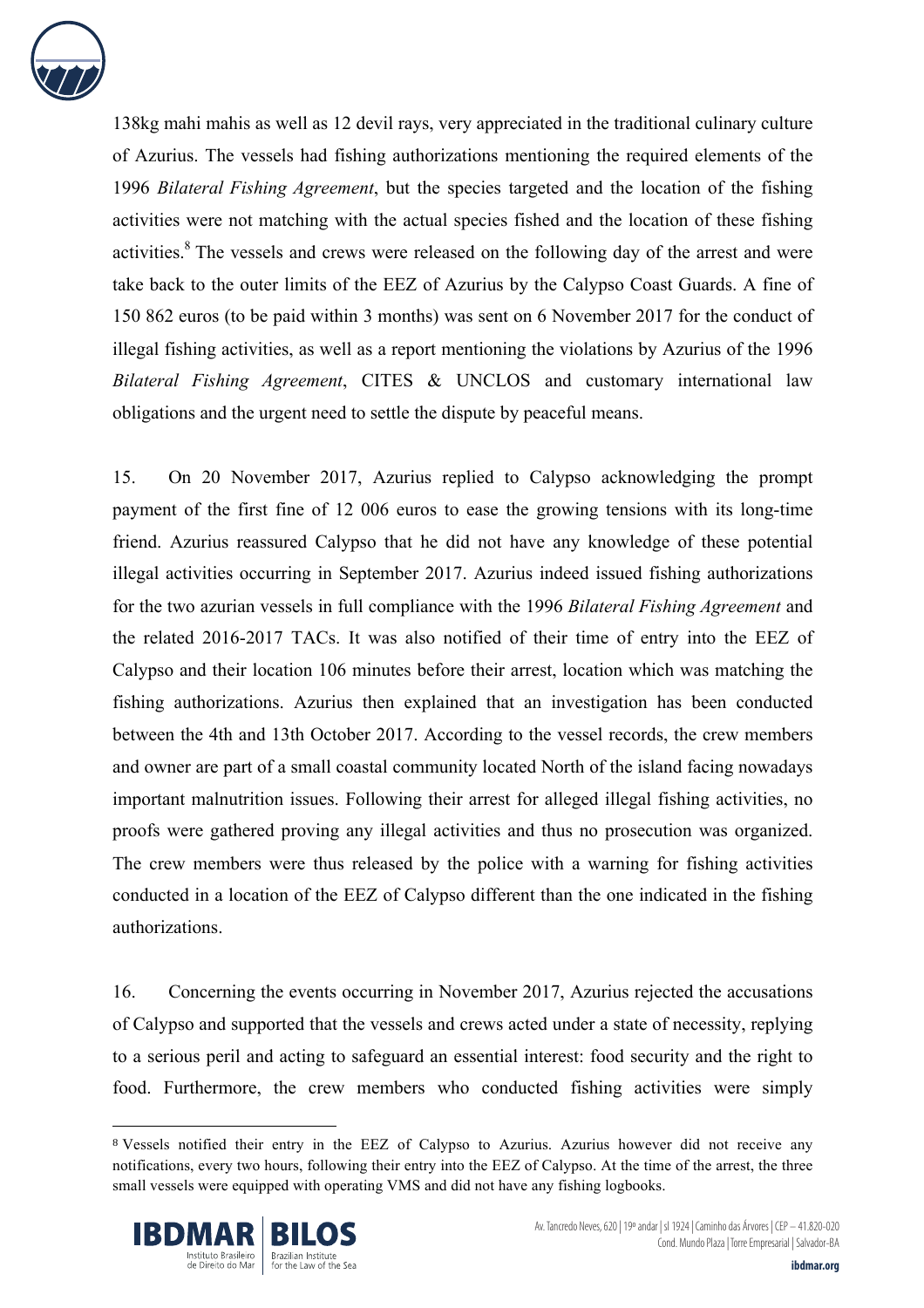

following fishery stocks which have moved away from the area of Honikulu because of climate change. They were conducting subsistence fishing activities on what they believed to be their own fishery resources to ensure the survival of their community and country. They thus had no intention to trade any of the fish caught and were not damaging the marine environment because of the small amount of the fish caught. Azurius therefore refused to pay the fine of 150 862 euros to Calypso.

17. On 7 December 2017, Calypso invited Azurius to exchange views in a video conference meeting organized on 12 December 2017. Azurius accepted. The meeting ended with an acknowledgement of strong disagreements between the two countries, a refusal to pay the fine of 150 862 euros by Azurius and the establishment of a dispute negotiation calendar for 2018-2019 period between the relevant ministries and diplomats.

18. Following a total of eight meetings conducted during the year 2018, and six meetings conducted in the first semester 2019, Calypso and Azurius agreed in writing on 24 April 2020 to promptly settle the dispute by peaceful means before the International Tribunal for the Law of the Sea.

19. On 27 April 2020, Calypso respectfully invited the International Tribunal for the Law of the Sea to exercise its jurisdiction over the fisheries dispute between Calypso and Azurius in the Stellar Sea and required the Tribunal to adjudge and declare that:

- (1) In accordance with the principles and rules set forth in UNCLOS and international law, the fishing activities of Azurius in the EEZ of Calypso, including in the no take zone, are illegal and violated article 58.3, 61.1, 62.1, 62.4 and 192 of UNCLOS;
- (2) Azurius breached its due diligence obligations under Article 58.3, 62.4, 94 and 192 of UNCLOS and customary international law;
- (3) The conduct of illegal fishing activities in the EEZ of Calypso cannot be justified by a state of necessity and/or climate change;
- (4) Azurius is responsible for the food security issues its inhabitants are facing. It indeed failed to plan well ahead, on the basis of best scientific evidence available, the management, preservation and restoration of its marine environment and resource.

Calypso reserves the right to supplement, modify and amplify the present Application in the course of the proceedings.

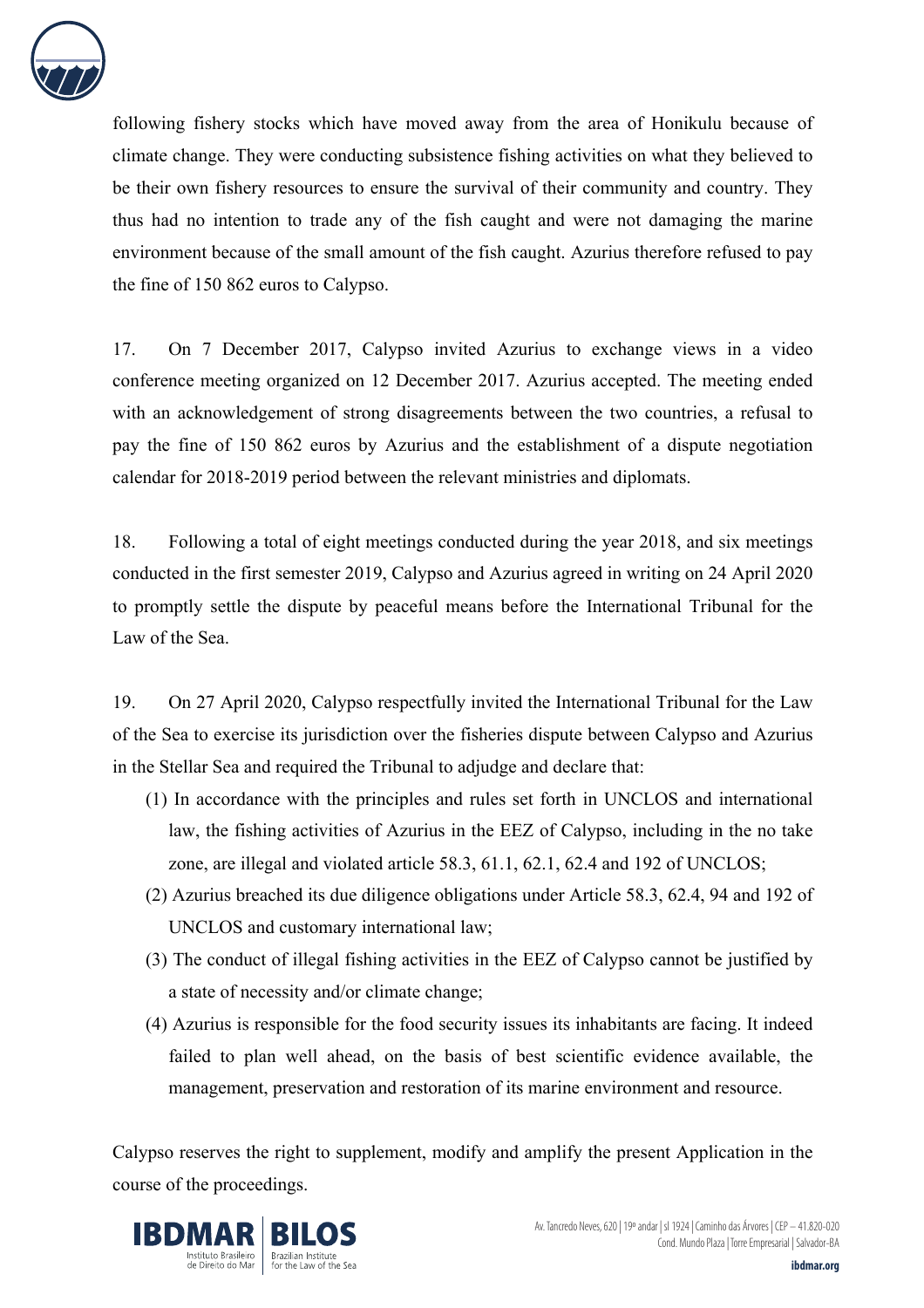

- 20. Azurius asks the Tribunal to adjuge and declare that:
	- (1) Azurius is not liable for the violation of the alleged UNCLOS and international law rules and principles as it has taken all necessary and appropriate measures to comply with its duties and ensure that vessels flying its flag do not conduct any illegal fishing activities.
	- (2) Calypso does not have any proofs of illegal fishing activities conducted by the azurian fishing vessels in its EEZ in February and August 2017 (apart from satellite images testifying only of the location of fishing vessels). Moreover, the fishing activities conducted in October 2017 fully respected the TACs of the 1996 *Bilateral Fishing Agreement.*
	- (3) The alleged illegal fishing activities of November 2017 do not have any economic dimension and were only subsistence fishing activities, which replied to a grave and imminent danger faced by Azurius inhabitants (the shortage of food and their right to food) exacerbated by climate change, well known from the international community.
	- (4) Azurius is thus not liable for the fishing activities conducted in November 2017 by vessels flying its flag.

Azurius reserves the right to supplement, modify and amplify the present arguments in the course of the proceedings.

#### **Relevant Legal Instruments**

Calypso and Azurius are both parties to United Nations Convention on the Law on the Sea (UNCLOS), having ratified the Convention on 7 June 1984 and 6 November 1985 respectfully.

Both States are signatories to the UN Fish Stocks Agreement as well as the Washington Convention on International Trade and Endangered Species of Wild Fauna and Flora (CITES). They have not yet ratified the FAO Agreement on Port State Measures (PSMA) and are not member of any regional fisheries management organizations.

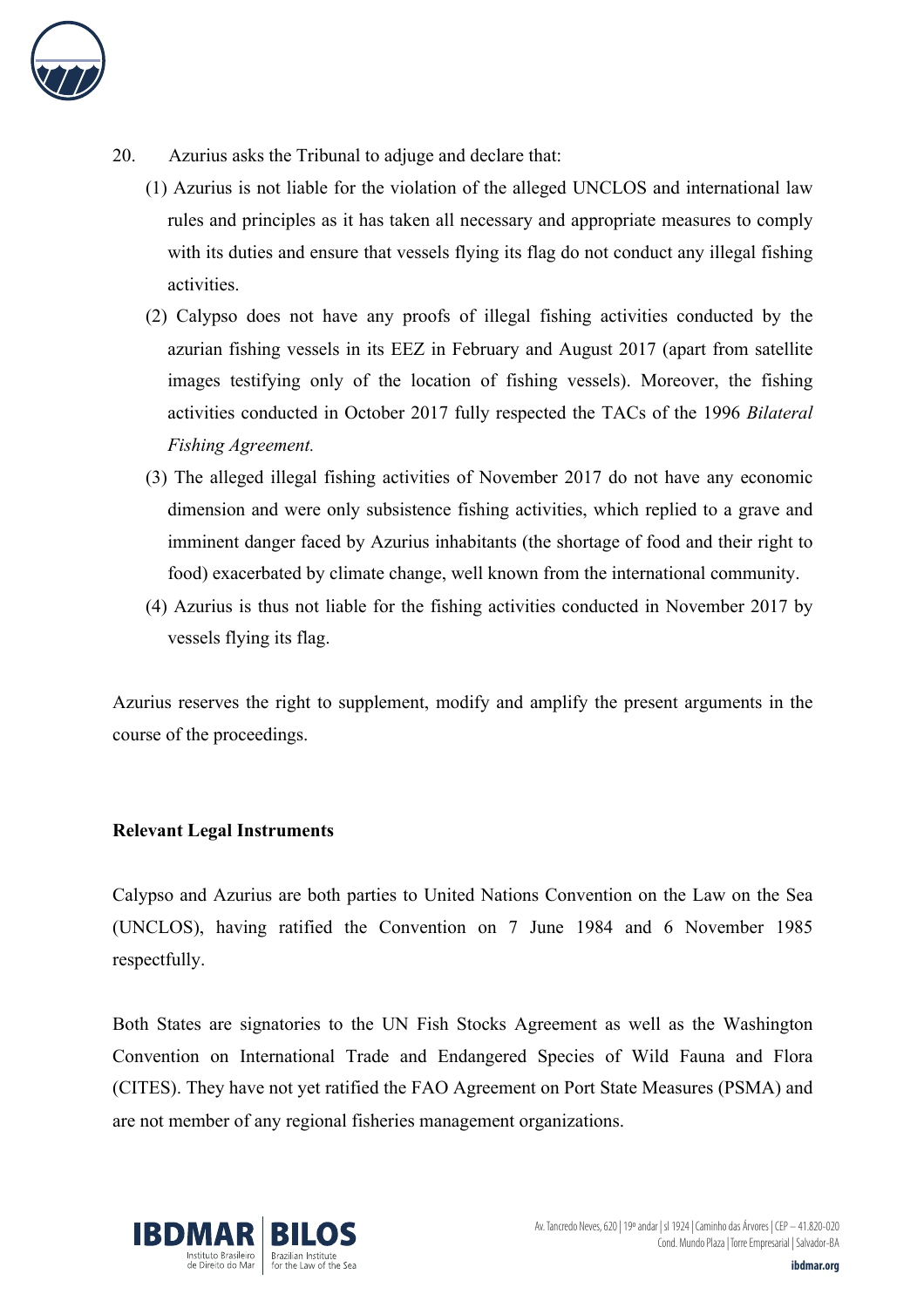

Calypso and Azurius strongly support the implementation of Agenda 2030 and SDG14, and have implemented the FAO Code of Conduct for Responsible Fisheries and the International Plan of Action to Prevent, Deter and Eliminate Illegal, Unreported and Unregulated Fishing (IPOA-IUU) within their domestic legislations.

- Calpyso's domestic instruments

- o Criminal Code : Art. L 92(3) "IUU fishing activities conducted by Calypso vessels in maritime zones of other Coastal States and by foreign flag conducted in the maritime zones of Calypso are subject to a fine of a minimum of 12 000 euros and a minimum of 3 months of imprisonment. The amount of the fine, as well as the relevance and length of the imprisonment are subject to the gravity of the crime and the economic value of the fish caught."(this article was introduced in 2002 following the update the 1996 *Bilateral Fishing Agreement*)
- o Marine Conservation Act (2002): Art. 86.2 " To promote conservation and restoration of significant marine habitats and species, three special protected areas are created around the following marine features: the Dragon Swing, the Neptune Trench and the Gold Seahorse (replying the coordinates 1, 2 and 3 of the EEZ Planning Act of 2001). No activities are allowed in these three protected areas. Each vessel, flying a foreign flag or flying the flag of Calypso, willing to exercise its freedom of navigation in any of these special protected areas shall notify the Port State of Calypso prior its passage for the issuance of a special authorization, which shall be carried on board during the passage in any of these special protected areas."

- Azurius domestic instruments

- o Criminal Code: Art. 78.4 "IUU fishing activities conducted by azurian vessels in maritime zones of other Coastal States and by a foreign flag in the maritime zones of Azurius are subject to a minimum fine of 16 000 euros and a minimum of 2 months of imprisonment. The amount of the fine, as well as the relevance and length of the imprisonment are subject to the gravity of the crime and the economic value of the fish caught." (this article was introduced in 2002 following the update of the 1996 *Bilateral Fishing Agreement*)
- o Marine Policy and EEZ Management Act (2014)
	- § Article 168.1 (introduced in 2016)" A marine protected area called " Pagus kaohu" is created and defined by the following three limits, the geographical

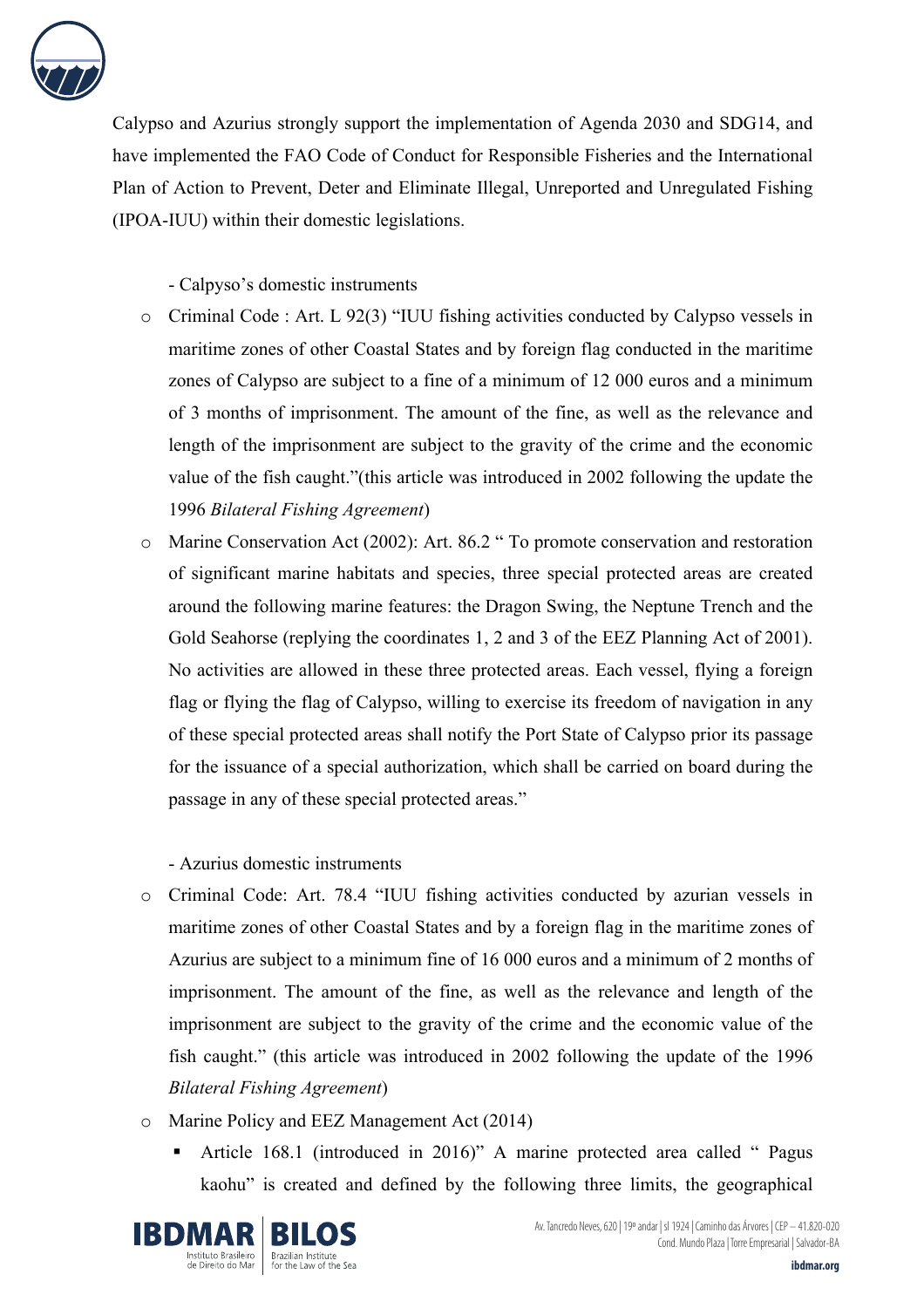

coordinated being expressed in the WGS 84 system: A1 -13 382356, -176 217957, A2 -13 383441, -176 215038, A3 -13 386823, -176 218514. Only artisanal fishing activities are allowed in this marine protected area.".

§ Article 168.2 (introduced in 2016) "A marine protected area called Honikulu is created and defined by the following three limits B1 -13 385028, -176 212592, B2 13 386974, -176 212289, B3 -13 386481, -176 211385. Fishing activities both industrial and artisanal are allowed from 1st October to 1st May. This timeframe can be revised when necessary."

To regulate fishing activities within their respective EEZ and create a cooperation framework between the two countries, Calypso and Azurius signed in 1996 *Bilateral Fishing Agreement*, implementing the FAO Code of Conduct for Responsible Fisheries. This agreement was updated on 18th August 2002 to implement the International Plan of Action to Prevent, Deter and Eliminate Illegal, Unreported and Unregulated Fishing (IPOA-IUU) and integrate the principles related to Flag State Responsibilities, Coastal State Measures, Port State Measures, Research, Training & Education on IUU Fishing as well as Monitoring, Control and Surveillance, including control mechanisms at the point of landing, fast authorization schemes for vessels through internet, records of vessels and owners and vessels monitoring system (VMS).

Although following closely the IPOA-IUU, the 1996 *Bilateral Fishing Agreement* introduced some specificities through the following articles:

**Article 3** "The Flag State is required to respect at all times the domestic legislations of the Coastal State who has jurisdiction and control over the activities conducted, as well as the relevant bilateral agreement(s) and international law."

**Article 3.2** "TACs are not applicable to marine and special protected areas which are solely regulated by the relevant domestic instrument(s) of the Coastal State under the jurisdiction of which the marine and special protected area is located."

**Article 6** "Vessels conducting activities in the EEZ of another Coastal State shall:

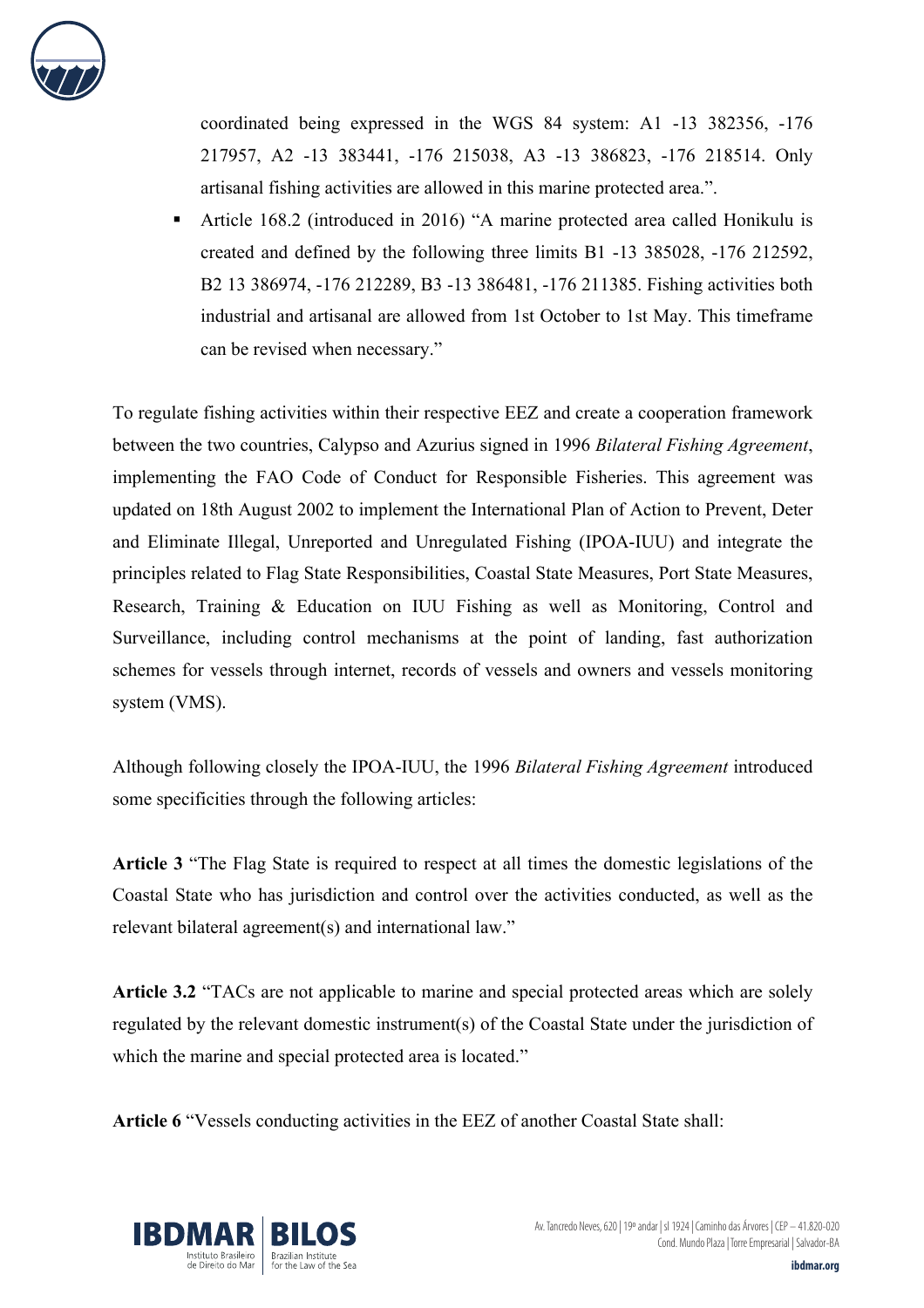

- Possess a valid fishing authorization issued by the Flag State (with clear indications of location, scope, duration, fishing method and species targeted as well as a fishing logbook);

- Report time of entry and exit from the EEZ of the other Coastal State to the Flag State,

- Send their positions to the Flag State every two hours from the time of the entry into the EEZ of the other Coastal State;

- Be equipped with operational vessel monitoring systems (VMS) using satellite data transmission;

- Are not required to have observers on board."

Article 7 "Vessels are required to refrain from using prohibited gear & equipment."

**Article 12** " In case of IUU fishing conducted by one of the two parties to this Agreement in the EEZ and/or territorial waters of the other country, a specific procedure will apply: The Port State will arrest the vessel and crew conducting IUU fishing activities in its territorial waters or EEZ, seize the entire fish hold and shortly release the vessel(s) and the crew, which will be accompanied by the Coastal Guard up to the outer limits of the EEZ of the Coastal State in which the vessel is flagged. A fine will then be sent to this Coastal State with a warning and a report explaining the details of the arrest, the fish seized and potential recommendations".

**Article 24** "States Parties to this Agreement shall cooperate and make their best efforts to promote best fishing practices and mutually beneficial marine conservation & restoration policies with the view to protect and conserve the marine environment and species facing extinctions, taking in consideration the list established by the Washington Convention on International Trade and Endangered Species of Wild Fauna and Flora (CITES) and its appendices and the scientific advice of relevant experts, including the Pacific Ocean Fishery Advisory Body".

**Article 32** " Any dispute concerning the interpretation or application arising out of this Agreement, which it has not been possible to settle by negotiations, shall be settled on the basis of the procedure provided in Part XI of the UNCLOS before the International Tribunal for the Law of the Sea".